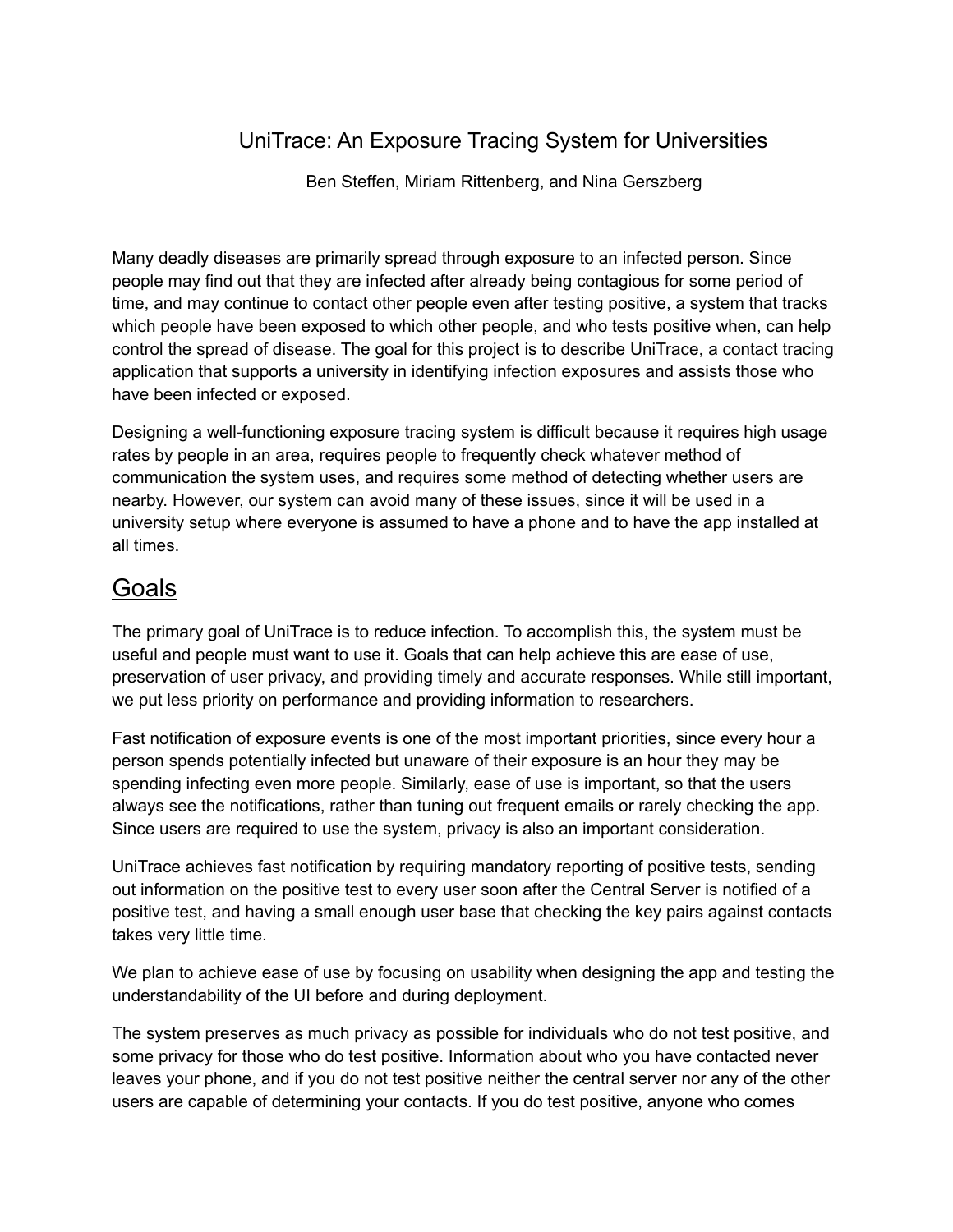within a short distance of you while you are supposed to be quarantining will be notified that they are near a person who has tested positive and should be quarantining. However, even if you test positive, people you have not contacted and do not contact during your quarantine period will not learn about your contacts.

Because UniTrace will be used by a university with only 20,000 people, rather than a whole country, performance is not a major issue. However, we still try to use only as much storage and bandwidth as is necessary. Also, while we hope to help researchers, that is a lower priority than preventing spread.

# System Assumptions

We assume that users are tested every other day and that the testing facilities have a method of communicating with the central server used for exposure tracing. We also assume that every person is running our app at all times and will notice within a few hours if the app notifies them of an exposure event. We assume that the various modules of the system have the specs detailed below, and that BLE signals do not transmit through walls. We assume that the system is used only by around 20,000 people. We assume that we can require people to quarantine and that they will not turn off their phones to prevent the app from transmitting information.

# System Overview

UniTrace consists of several components, each owned by a different party. The Smartphones are personal devices owned by the students of the university. Each phone has a personal Generator, a cryptographically secure pseudorandom number generator (CSPRNG) that it uses to generate IDs. The Smartphones exchange those IDs with other nearby Smartphones via Bluetooth Low Energy (BLE). The Routers and Central Server are devices managed by the university. The Routers forward traffic to and from the Smartphones. The Central Server stores current and historical Generators for each student, along with their status (safe, isolation, quarantine) and contact statistics. The Central Server also receives test results from medical facilities and uses those tests to determine which students need to quarantine. Using the test results, the Central Server collects the Generators belonging to infected community members, and sends them to the Smartphones for contact analysis. Finally, the Central Server also sends each Smartphone a new Generator daily. The above information is summarized in Figure 1 below.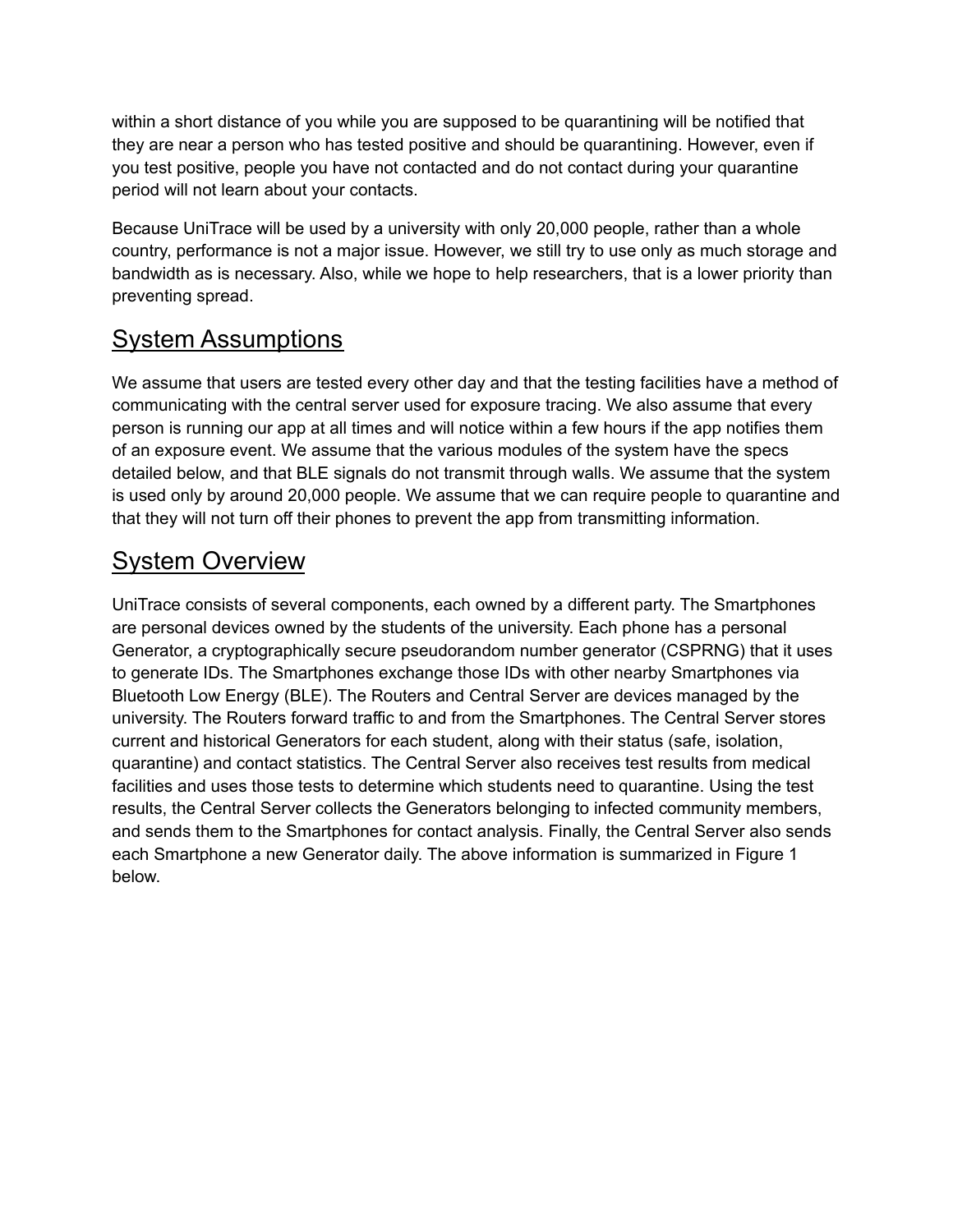



In this scenario, we have two users, A and B, who are in close contact with each other. They are in contact with the Central Server via the Router, which sends them the generators belonging to infected people that it has identified since their last contact, and also sends each Smartphone their new Generator daily. User B has taken a test at Testing Facility 3, which then informs the Central Server that B has tested positive.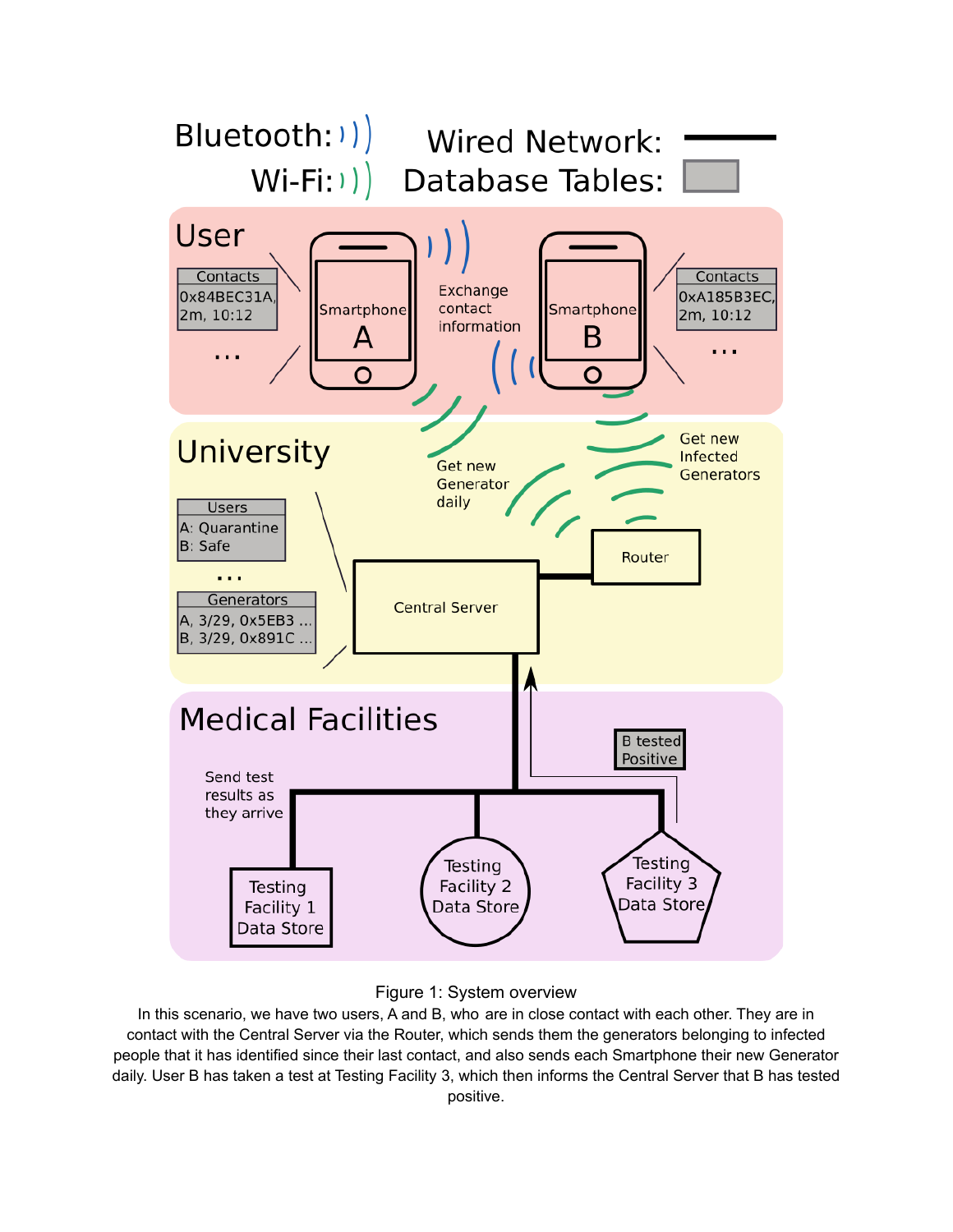# System Description

### The Smartphones

The Smartphones are handheld personal computing devices that the members of the university carry around with them as they go about their daily lives. For data storage, we use a relational database. Relational databases are very widely used and well understood, and have features providing strong reliability and durability of data storage. This reliability supports the system's ease of use, as it helps prevent the app from getting into an inconsistent state in situations like the phone running out of battery or being dropped, causing it to suddenly shut down. Table 1 below lists the database tables stored on the smartphone.

| <b>Table Name</b> | Contents                              |
|-------------------|---------------------------------------|
| l Contacts        | Timestamp, Signal Strength, Sender ID |
| Generators        | Date of Use, Generator State          |

#### Table 1: Smartphone Database

Every 15 minutes, the Smartphones use their Generator to create a new ID which they use in the exchange of contact information. Because the Generator is a CSPRNG, it is computationally infeasible to match different IDs to the same person. This supports our goal of privacy, as it makes it very difficult for a user to deanonymize an ID and link it to a person.

Every 10 seconds, the Smartphone emits a BLE beacon that transmits the current ID to anyone in close proximity. Nearby Smartphones note this ID, along with the signal strength of the message and the time it was received in its database. The interval of 10 seconds was chosen because it results in low storage requirements on the smartphone while also not dividing the 20 minute period that constitutes an exposure event into so few pieces that it becomes difficult to accurately detect.

When a message with an ID that was derived from a Generator belonging to an infected user is received, the phone will alert the user that they have been in contact with a person who tested positive. This is done in order to encourage compliance with quarantine, as it allows the people near the infected person to be aware that that person is breaking quarantine.

Every day at 4 a.m. with an additional random delay of up to 30 minutes, the Smartphone contacts the Central Server and downloads its new Generator for the day. The Smartphone loads this new Generator, and will use it for all further IDs for the day. The system performs this action at 4 a.m. because it is a time when most people are asleep, causing the load on the server to be low. This and the additional random delay spreads the traffic to the server more evenly throughout time, increasing system performance.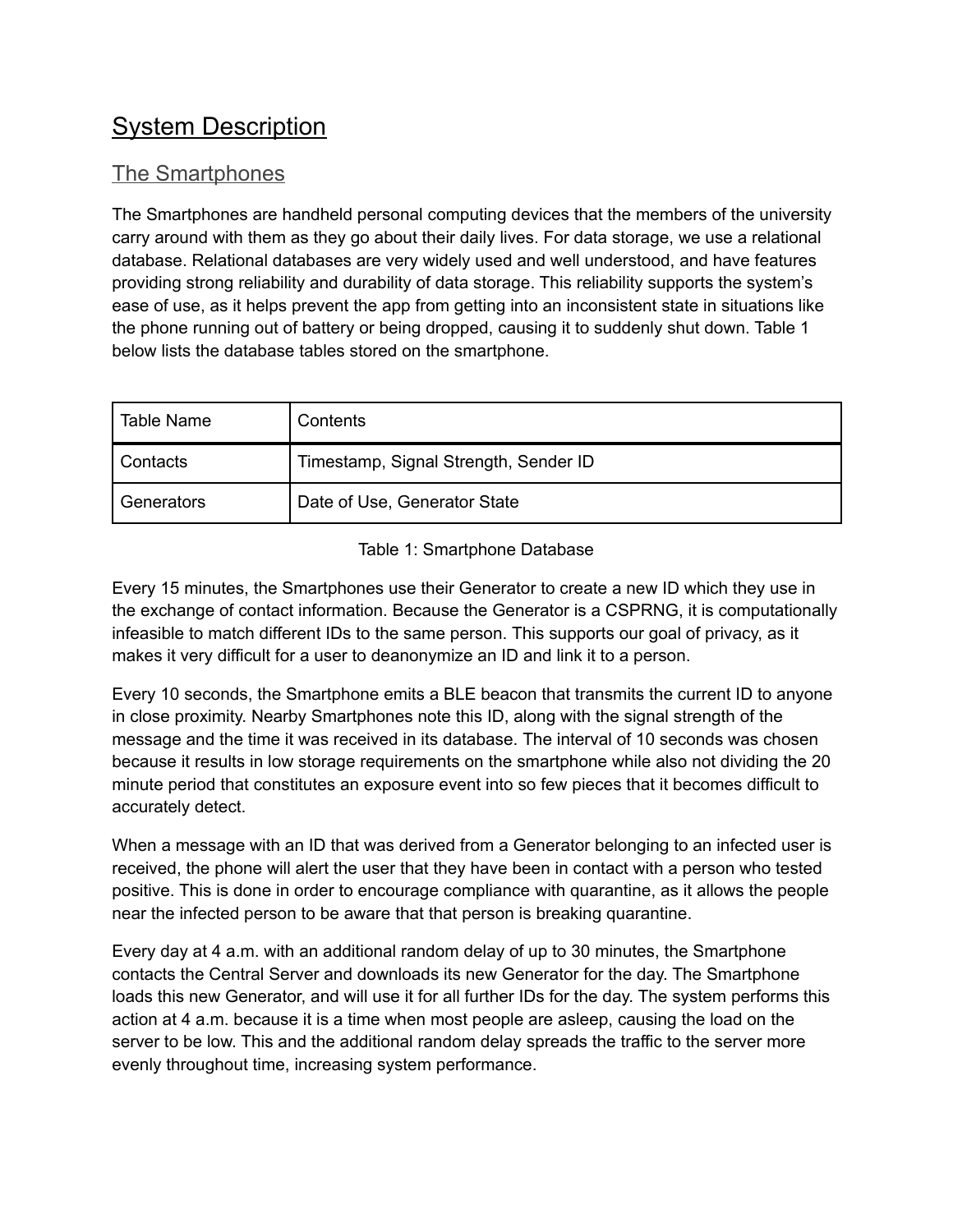Every 30 minutes with an additional random delay of up to 30 minutes, the Smartphone queries the Central Server to see if it has identified any new Generators as belonging to infected users (Infected Generators). The Central Server sends back any Infected Generators that it has identified since the Smartphone last contacted it so that the Smartphone can perform contact analysis using those Generators and its contact database. We chose 30 minutes as the interval to query the server because it represents an effective compromise between getting exposure results to users as quickly as possible while not overloading the Central Server with constant queries.

The algorithm for determining exposure uses the Generators belonging to infected people to generate all IDs representing such people, then counting the number of messages in the Contact table that have one of those IDs and was broadcasted from less than three meters away. If the total count represents an exposure time of over 20 minutes, the user is deemed exposed. Note that this algorithm treats all infected people as equivalent. 20 minutes of time with a single infected person counts the same as 10 minutes each with two different infected people. This is in line with current CDC guidelines for calculating exposure to COVID-19 (CDC, 2020, footnote 1).

The Smartphone also generates anonymized statistics on the collected data that are sent to the Central Server. The app generates four statistics: a count of how many unique infected people the user came in contact with, how many total messages the user received that were from infected users, how many total messages the user received that were from uninfected users, and the standard deviation of the number of messages from each infected user. These statistics were chosen because they preserve the user's privacy while also being useful to researchers. These statistics do not include data that can be used to positively identify who the user was in contact with except in degenerate cases such as only one person in the community being infected.

### The Central Server

The Central Server is a well-equipped datacenter-class computer that the university owns. The university has given exclusive use to the computer to the contact tracing system. The Central Server stores general information on the students, such as their name, phone number, living situation, and the classes they are taking in a separate database. We explicitly consider only the information directly relevant to contact tracing, such as their current status (safe, isolation, quarantine) and the date any transitions between different statuses occurred, and their Generators. The Central Server also receives and stores the contact statistics the Smartphones generate. For similar reasons as the Smartphone, we again choose a relational database to store the tracing information. In addition to the previously discussed properties of reliability and durability, much work has gone into making relational database scale well in response to highly concurrent access. This is important for UniTrace as there will be many Smartphones accessing this data throughout the day, so having the database scale well is a priority. The database tables are shown below in Table 2.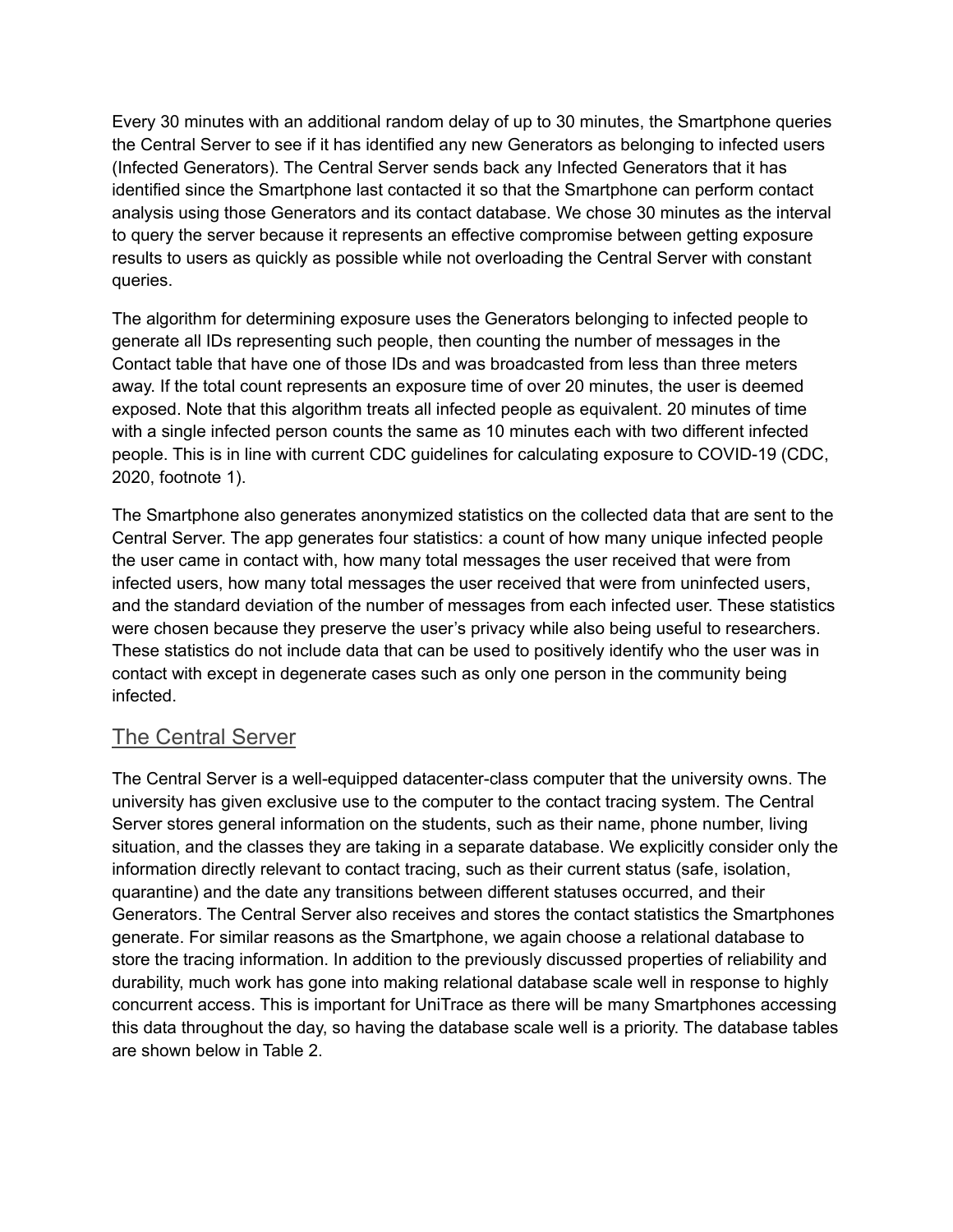| Table Name        | Contents                                                                                                                                                           |
|-------------------|--------------------------------------------------------------------------------------------------------------------------------------------------------------------|
| Users             | User ID, Current Status (Safe, Isolating, Quarantine)                                                                                                              |
| Transitions       | User ID, Timestamp, Old Status, New Status, Cause (Exposure<br>tracing, Living group infected, In-class infected, Positive test)                                   |
| Generators        | User ID, Date of Use, Generator State                                                                                                                              |
| <b>Statistics</b> | User ID, Date, Unique Infected Contact Count, Total Infected<br>Message Count, Total Uninfected Message Count, Infected<br><b>Message Count Standard Deviation</b> |

#### Table 2: Central Server Database

In order to support user privacy, the Central Server stores little more than what is required by university policy. In particular, the Central Server does not store enough data to deduce who exactly different users have been in contact with.

The Central Server does, however, store enough information to get a rough estimate of how much time the users have spent around other people. To encourage compliance with isolation and quarantine directives, this data can be used by the university to warn users who are breaking their quarantine or isolation.

The Central Server also interfaces with various medical testing facilities to ingest any relevant test results the facility has performed and integrate them into the system. The medical facility needs only to provide positive test results along with a timestamp of when the test was taken and the minimum amount of information necessary to uniquely identify a student. This is sufficient for the system to update any relevant user statuses. To support user privacy, the system does not permanently store any information from the test results, save for any transitions between user statuses as a result of the test.

When the Central Server receives a report of a positive test, it maps the test to a student, then changes their status to 'quarantine.' Current research suggests that people may be contagious up to 48 hours before a positive test (Harvard Health Publishing, 2020), so the system grabs the user's current Generator, along with their Generators for the previous two days and puts them into the list of Infected Generators. Every time the Central Server generates a new set of Generators for every user, it will add the Generator of any user currently marked as 'quarantine' to the list of Infected Generators. This list of Infected Generators gets sent out to the Smartphones as they contact the Central Server throughout the day.

### The Routers

The routers serve only their normal function of forwarding traffic along the network. We did not find any usages of this module that would help the system function while also preserving user privacy.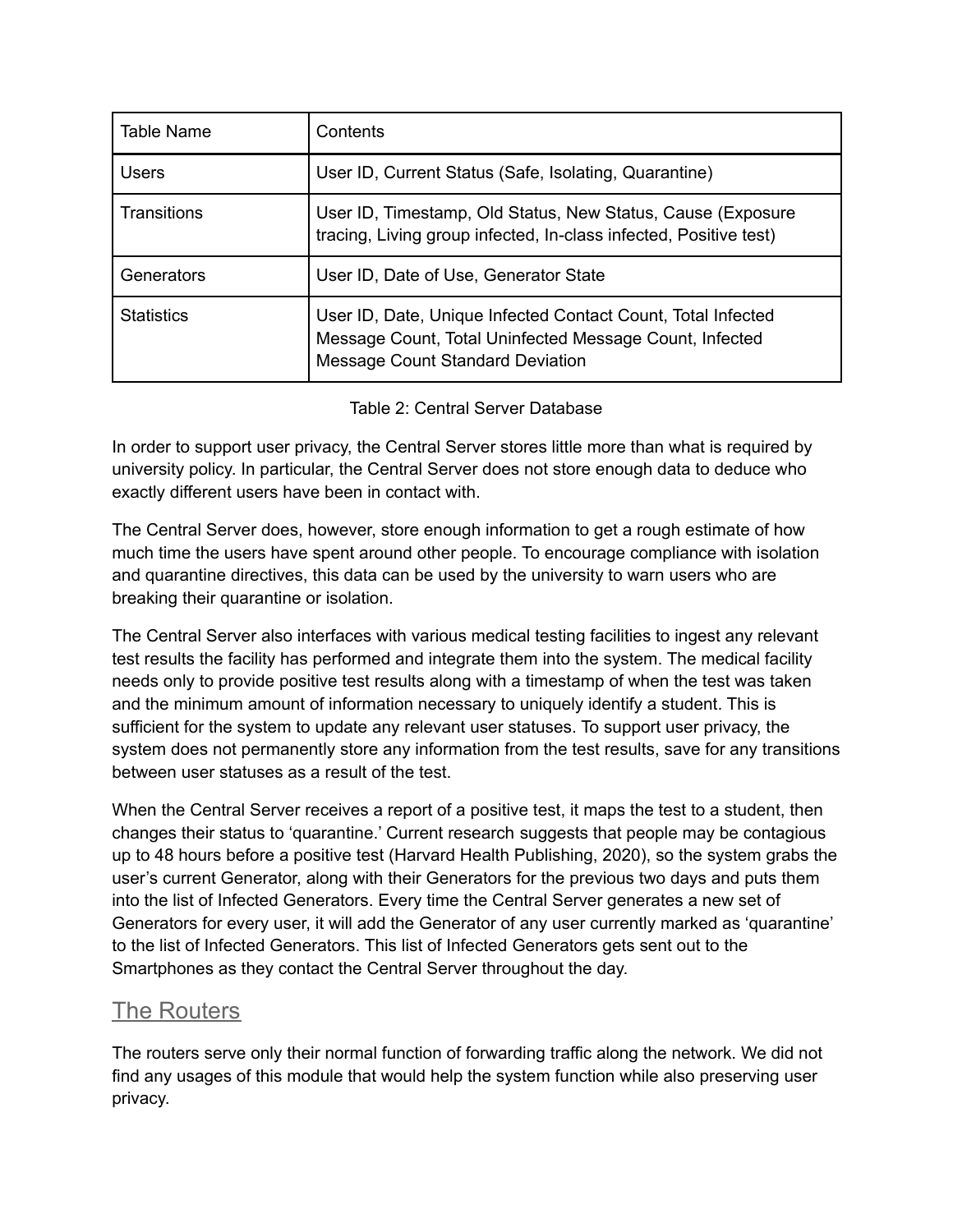## **Events**

To summarize the above, here is how UniTrace responds to the different events that can occur in the system:

### New User joins UniTrace

To join UniTrace, users must download the contact tracing app and log into the app using their university login. After that, the central server generates a Generator, saves it, and sends it to the user's smartphone.

#### User passes by another app user

Every smartphone generates a BLE beacon once every ten seconds containing the current ID. When a user's phone receives a beacon from another app user, it notes the ID and time and saves this data locally.

#### User has a positive test

First, the testing center notifies the central server that one of its users had a positive test. Next the server looks through the database of Generators and finds all Generators associated with the infected user from the past two days. The smartphones query the server about every hour to get the new list of Infected Generators.

#### User's smartphone receives a list of infected Generators

The smartphone generates a list of IDs that each Generator can create. If IDs associated with one of the Infected Generators are seen every ten seconds for at least 20 minutes, the user is notified of an exposure event.

#### New Day

Every day, the server generates and distributes a new Generator for each user.

## **Conclusion**

UniTrace will help universities track and reduce the spread of infectious disease. Our system preserves as much user privacy as possible, without sacrificing the contact tracing functionality. By checking for positive tests every half hour, UniTrace does not spend too much time checking and finding no updates when community infection rates are low, but still notifies people quickly when a positive test does occur. When test rates are high, the system can still handle checking every Infected Generator against its contacts, since a university has a relatively small number of people.